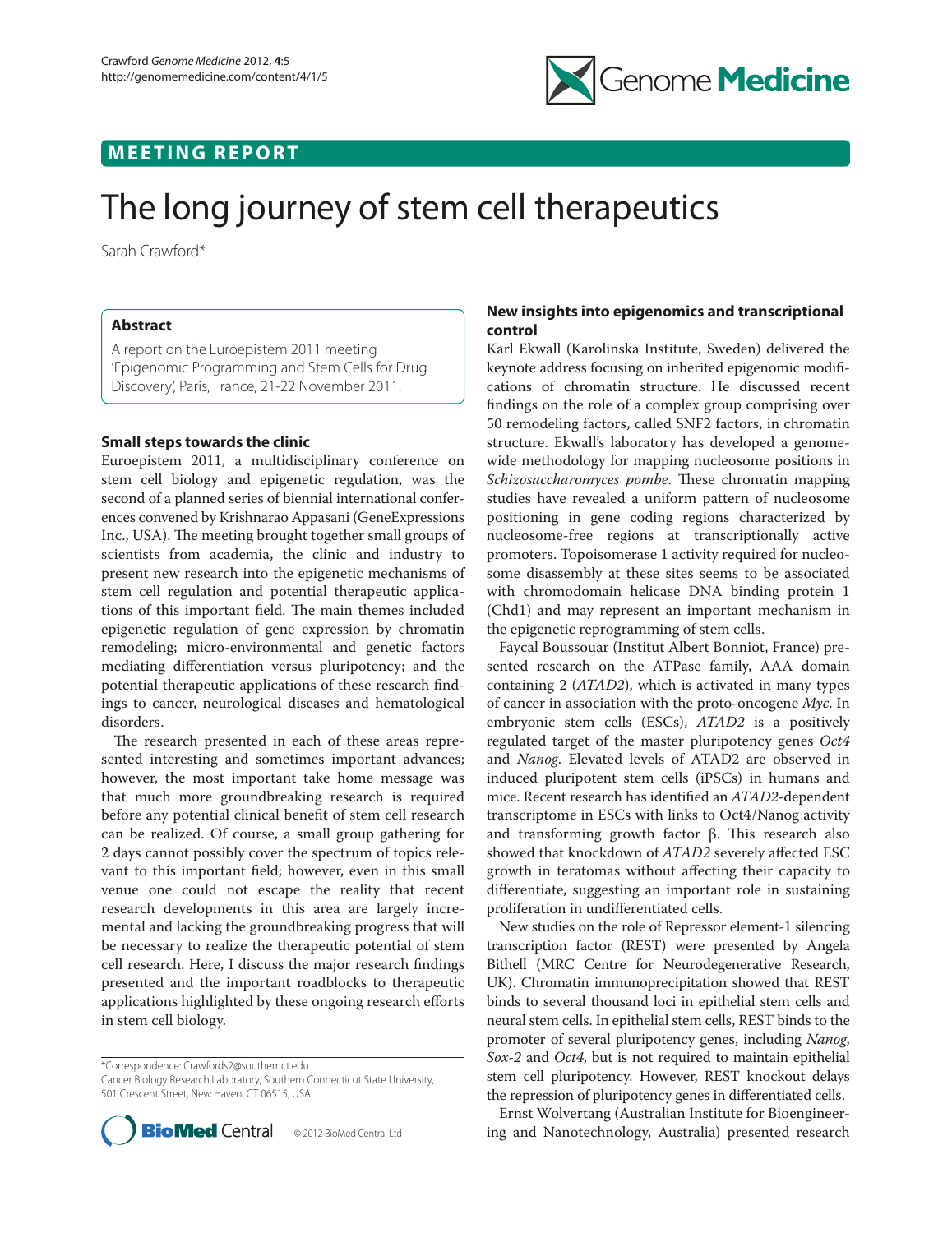on the effects of vitamin C (ascorbate) in culture media on chromatin remodeling, associated with a genomewide site-specific DNA methylation in human pluripotent stem cells. Ascorbate-induced transcriptome modifications were associated with the upregulation of CD30 expression, a biomarker for abnormal human ESCs. This research highlights the potential of culture media components to generate epigenetic changes in gene expression patterns *in vitro*, an area that needs much more attention than it currently receives.

Yuhong Fan (Georgia Institute of Technology, USA) presented research on the H1 cell line of ESCs showing extensive chromatin decondensation that correlates with decreased differentiation. She proposed a model that H1 may function to silence pluripotency genes during ESC differentiation. Christian Muchardt (Institut Pasteur, France) discussed the role of the chromatin proteins HP1 and Polycomb in the silencing of repeated DNA sequences and the induced expression of morphogenetic genes. A novel mechanism involving the citrullination of histone H3 Arg8 by peptidyl arginine deaminase 4 (PADI4) weakens the binding of HP1α, resulting in the derepression of several cytokine genes and several human endogenous retroviruses that are normally repressed by HP1 proteins. This pattern of derepression is observed in some human autoimmune diseases, including multiple sclerosis, suggesting a possible disease association.

#### **Insights into therapeutic applications**

Eric Bouhassira (Albert Einstein College of Medicine, USA) discussed potential applications of iPSCs in the treatment of hemoglobin disorders. Problems impeding their therapeutic application involve a need to develop consistent and standardized protocols for producing iPSCs without genotoxic or epigenetic changes. Better methods for therapeutic gene correction and to promote iPSC differentiation into transplantable hematopoietic cells are also needed. Significant progress has been made to produce transgene-free iPSCs using a zinc-finger strategy to correct a mutation that causes α-thalassemia (hydrops fetalis) in iPSCs. This approach restores the function of αglobin genes by inserting locus-control-region-driven globin transgenes at a specific 'landing pad'. The current bottleneck in this ongoing research is to produce erythroid cells with an adult phenotype for therapeutic application.

Luc Douay (Université Pierre et Marie Curie-Saint Antoine Hospital, France) presented research on progress to generate red blood cells from stem cells *in vitro* and to track their *in vivo* fate. This research has shown that cultured red blood cells can be generated *in vitro* from human hematopoietic stem cells, ESCs or iPSCs. The goal is to use iPSCs to generate red blood cells, as a source of a new generation of allogeneic transfusion products. Research data so far suggest that using only three human iPSC clones would be sufficient to meet the requirements of over 99% of all red blood cell transfusion patients. Areas requiring further research include choice of initial cell type, method of genetic reprogramming, clinical grade safety issues and optimization of red blood cell differentiation.

Alexandrina Burlaca (Institute of Cellular Biology and Pathology, Romania) presented another potential therapeutic application and discussed some of the problems in implementing stem cell therapy to promote myocardial regeneration. The low survival rate of transplanted cells in damaged myocardial tissue is attributed to the inflammatory conditions in the infarcted myocardium. Burlaca's research showed that conditioned medium from endothelial progenitor cells promotes endothelial cell proliferation only after cell adhesion is induced by conditioned medium from mesenchymal stem cells. These results suggest that combining different populations of mesenchymal and endothelial stem cells, particularly in hypoxic conditions, could be used to promote angiogenesis and myocardial regeneration.

I presented an assessment of physiological components that drive morphological transformation and solid tumor progression arising from the self-propagating tumor microenvironment. These essential components are hypoxia, inflammation and altered cell redox potential. Each of them could serve as a biomarker for disease progression and each represents a preventive or therapeutic target to delay or prevent tumorigenesis.

#### **Future perspectives**

The research presented at this conference revealed some of the important bottlenecks to therapeutic application of stem cell research, which are fundamentally related to gaps in our understanding of basic stem cell biology and tissue differentiation. Among the core issues that figured most prominently were: (i) the need for a better understanding of the interplay between biomechanical and biochemical signals as global regulators of gene expression pathways; (ii) the design of new *ex vivo* systems to facilitate microdissection of the role of epigenetic mechanisms that recapitulate or at least approximate tissue-specific differentiation pathways *in vivo*; and (iii) the design of new methods for site-directed recombination to facilitate correctional gene therapy.

These are lofty goals, and the stem cell journey from bench to bedside has many miles to go, but as this conference demonstrated, each individual step moves us closer to this important destination, one that will some day transform clinical medicine.

#### **Abbreviations**

ATAD2, ATPase family, AAA domain containing 2; ESC, embryonic stem cell; HP1, heterochromatin protein 1; iPSC, induced pluripotent stem cell; REST, repressor element silencing transcription factor.